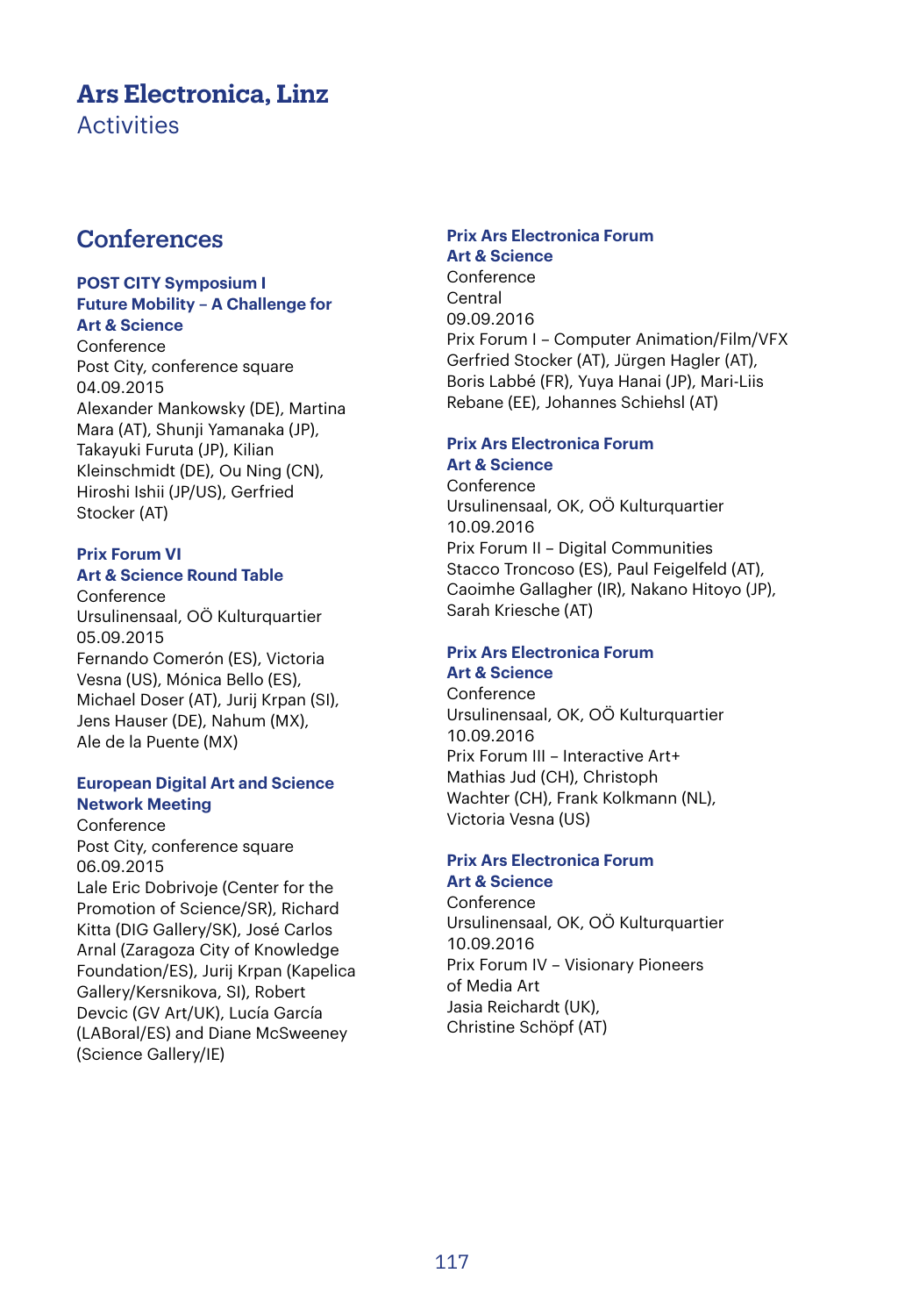#### **RADICAL ATOMS Symposium**

Conference POSTCITY, Conference Hall 09.09.2016 SYMPOSIUM I.I. RADICAL ATOMS – FROM VISION TO PRACTICE Gerfried Stocker (AT), Hiroshi Ishii (US/JP), Daniel Leithinger (AT), Sean Follmer (US), Ken Nakagaki (JP), Luke Vink (NZ/NL), Amanda Parkes (US), Lining Yao (CN/US), Joe Paradiso (US), Jifei Ou (CN), Dávid Lakatos (HU)

#### **RADICAL ATOMS Symposium**

Conference POSTCITY, FIS Stage 10.09.2016 SYMPOSIUM I.II. RADICAL ATOMS – IMPACT AND EXPECTATIONS Hiroshi Ishii (US/JP), Christopher Lindinger (AT), Carlo Ratti (IT), Joachim Sauter (DE), Tomotaka Takahashi (JP), Horst Hörtner (AT), Martina Mara (AT), Yoichi Ochiai (JP), Chiaki Hayashi (JP), Shiho Fukuhara (JP), David Benjamin (US)

#### **RADICAL ATOMS Symposium**

Conference POSTCITY, Conference Hall 09.09.2016 SYMPOSIUM II THE ALCHEMISTS OF OUR TIME Jurij Krpan (SI), Joe Davis (US), Siegfried Zielinski (DE), Verena Kuni (DE), Fumio Nanjo (JP), James Gimzewski (US)

#### **RADICAL ATOMS Symposium**

Conference POSTCITY, Conference Hall 11.09.2016 SYMPOSIUM III: ART AND SCIENCE AT WORK Session1: EUROPEAN DIGITAL ART AND SCIENCE NETWORK Session 2: ESTABLISHING BEST PRACTICE Session 3: EXPLORING NEW FRONTIERS Session 4: DISCUSSING THE FUTURE OF THE LABS

# **Exhibitions**

#### **ELEMENTS OF ART AND SCIENCE**

**Exhibition** Ars Electronica Center 03.09.2015 – 30.08.2016 see Page 120

#### **THE ALCHEMISTS OF ART AND SCIENCE**

Exhibition Ars Electronica Center 08.09.2016 – 30.08.2017 see Page 138

#### **RADICAL ATOMS**

Exhibition Ars Electronica Center 07.09.2016 – 15.07.2017 see Page 154